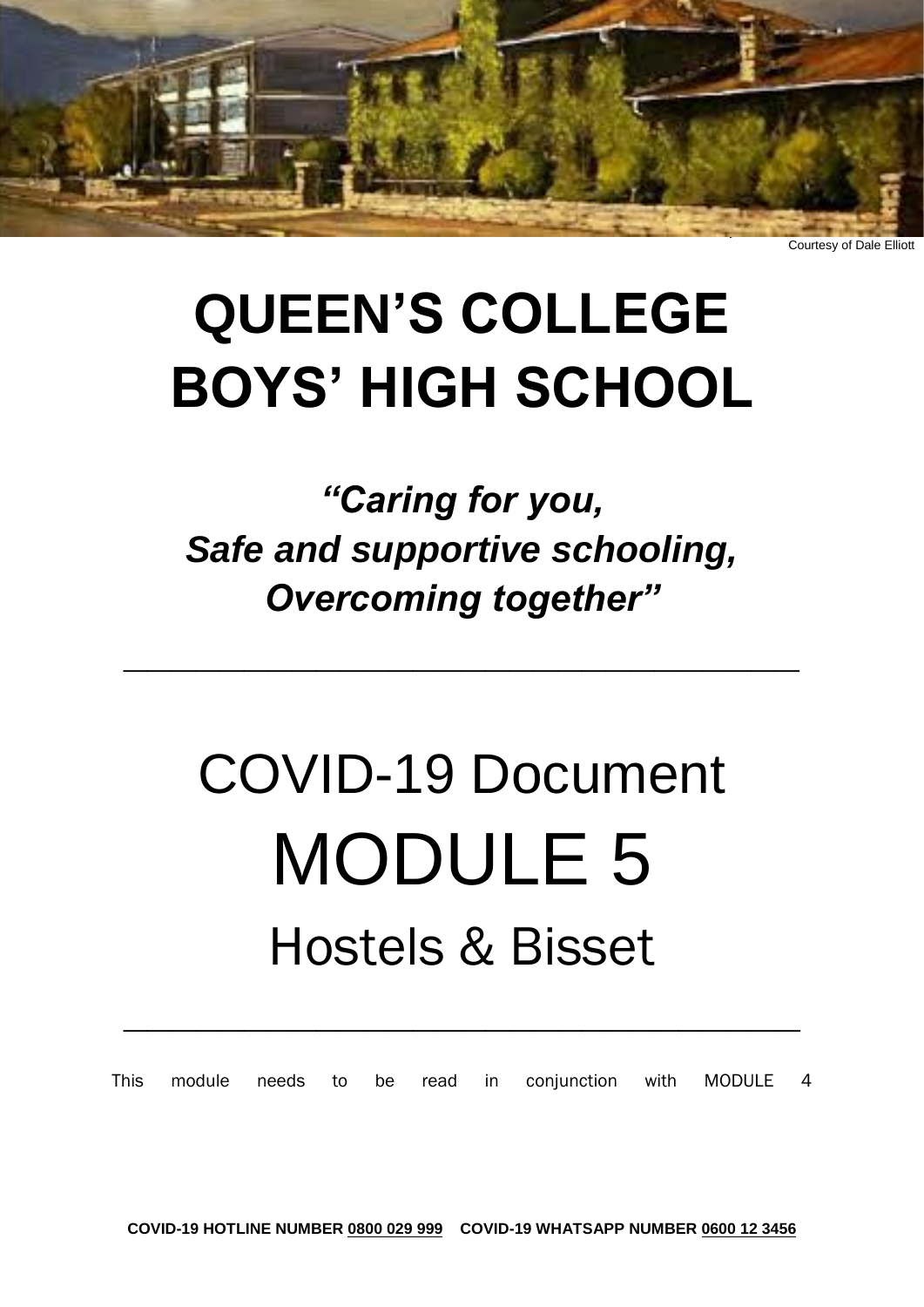

#### **HOSTEL SPECIFIC**

#### **Communication**

- A learner online risk assessment questionnaire needs to be completed prior entering a hostel facility (All learners are to be graded according to their health risk). This form is to include updated contact details of parents and students (A hostel WhatsApp group will be created).
- Parents will need to sign a document accepting that they will fetch their son immediately (same day) if he shows any Covid-19 symptoms. Any cost of testing will be for the parent's expense.
- Once a learner has returned to the hostel, he will not be allowed to go home for weekends for the first 2 weeks. The reason for this is that he could run the risk of contracting the virus and bringing it back to the hostel.
- Signage / Information posters will be put up in strategic places in the hostel to remind employees / teachers / learners of best health practices and social distancing.
- Borrowing of any personal items between learners is strictly prohibited.
- NO sporting equipment may be brought back to hostels until learners are advised that it is safe to do so.

#### **Access**

- There will be strictly only one access point at the main entrances to each hostel.
- Parents are to transport their son back to the hostel and wait for his screening process to be completed. (Should he not meet the minimum screening requirements, he is to return home with his parents immediately).
- All luggage is to be sprayed and sanitized before being taken into the hostel building. Tuck brought to hostel will need to be cleaned (wiped down).
- Parents and visitors may **not** enter the hostels.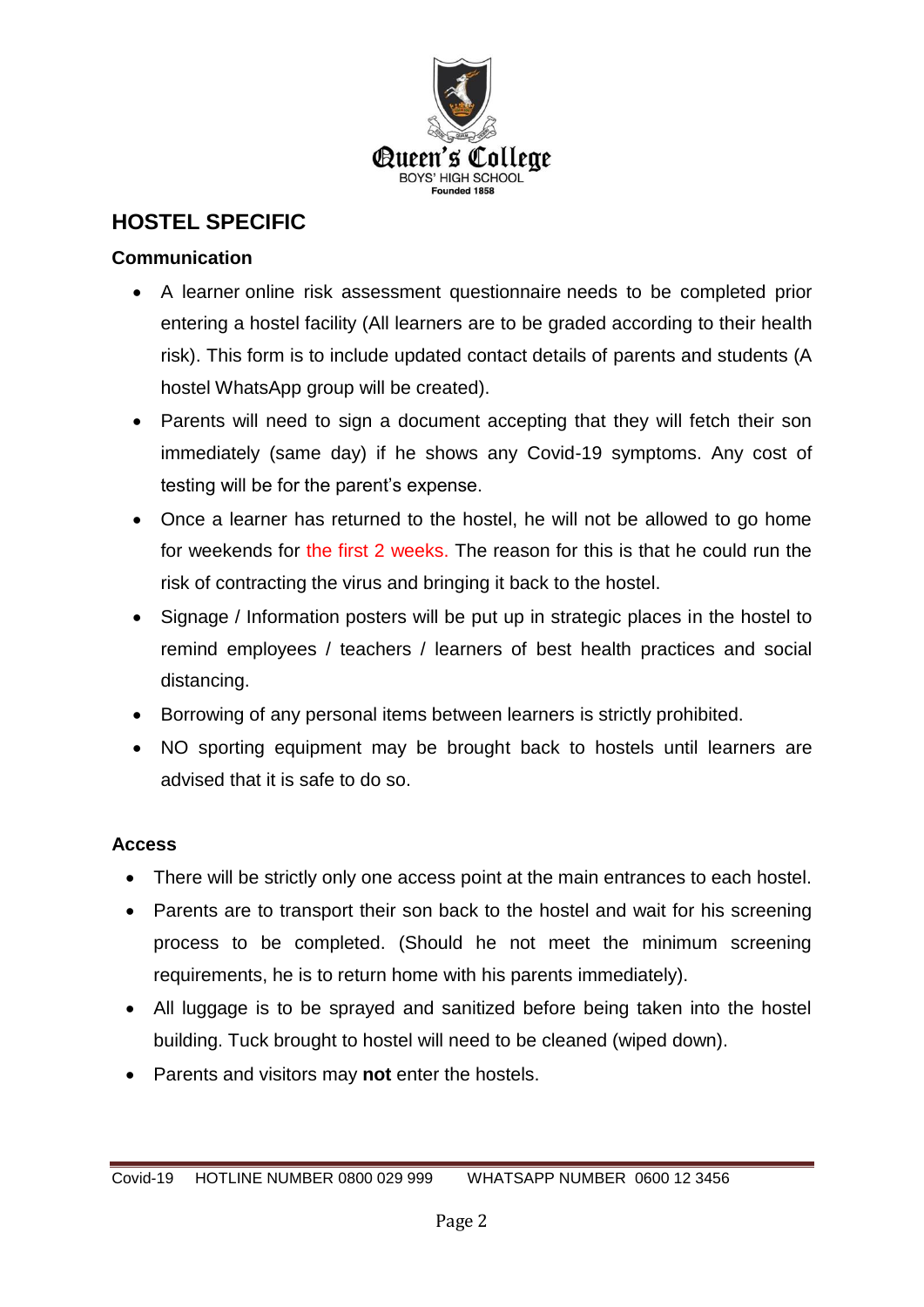

- Visitations may happen with permission of the hostel master on the hostel lawns provided masks are worn and social distancing regulations are adhered to.
- Any parent visiting will be required to complete a visitor's questionnaire and complete the sanitizing and screening procedure.

#### **Ablutions**

- Learners are to adhere to strict bathroom rules and shower schedule roster.
- Learners are prohibited from sharing their towels or any toiletries whatsoever.
- Ablutions will undergo enhanced cleaning regimes.

#### **Movement / Layout:**

- Hostels will have Safety Access Zones similar to the school.
- Learners allocated to dormitories must be limited to the required number as per the health regulations.
- To avoid large groups, individual homework stations will be set up in each dormitory. No prep will take place in the Prep Room
- Learners allocated to certain dormitories will be matched to certain ablution facilities to prevent cross contamination.
- Larger rooms, which are not in use, may be converted into additional dormitories
- All common areas are to be locked **Strictly out of bounds.**
- Learners will be discouraged from visiting friends in other dormitories as well as being encouraged to restrict their movement within the hostel.
- Learners may, **under no circumstances,** leave the hostel / school campus, **unless** for medical reasons or to attend school and meals at Bisset.
- Strictly **NO** take-away or delivery of food will be allowed.

#### **Health**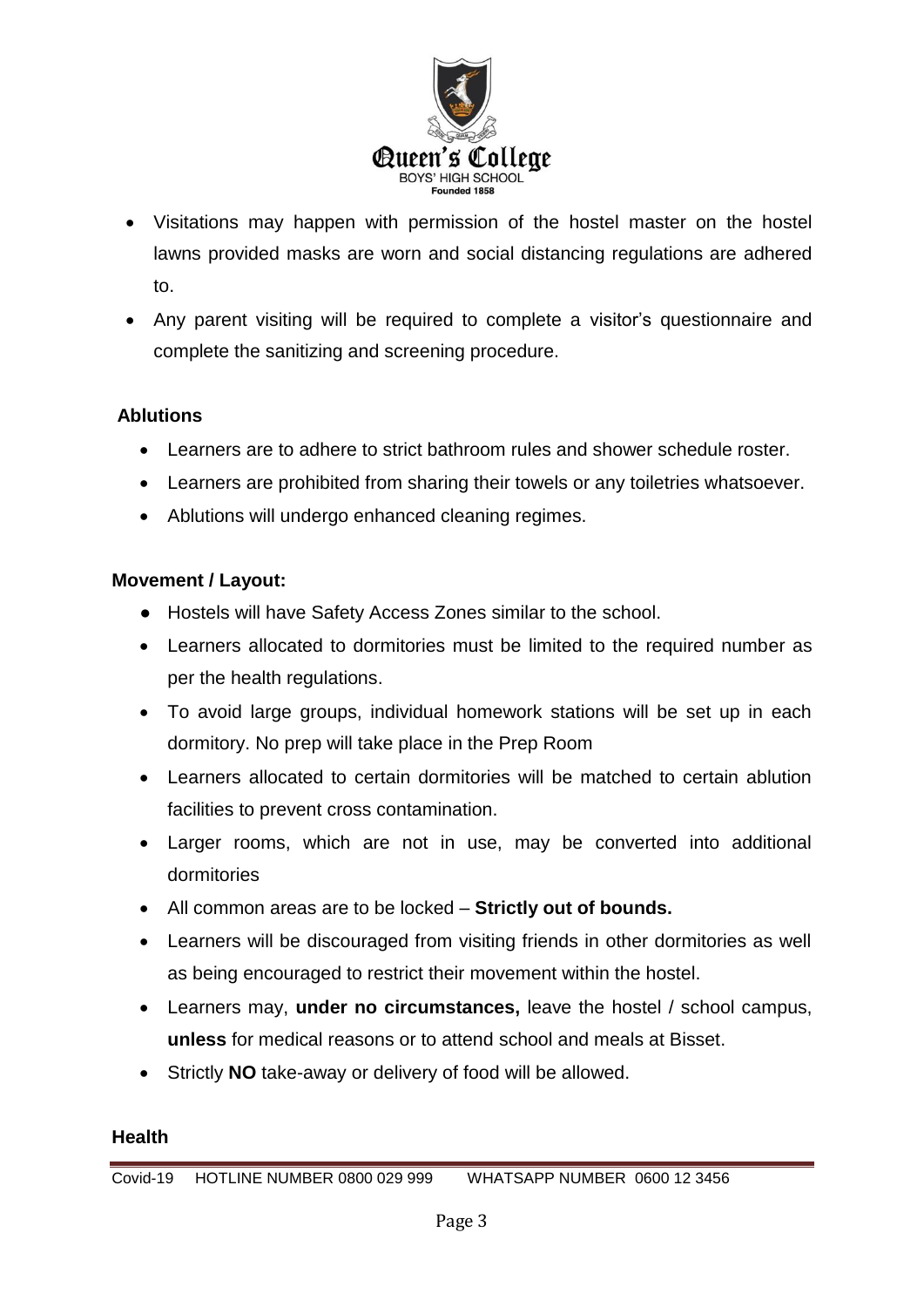

- Additional daily temperature screening and recording of temperatures for all learners, prior to lights out, will take place.
- Every learner MUST have a mask and his own sanitizer (even if the school supplies for the hostel).
- There will be no isolation station permitted on the premises.
- There will be a front line sanatorium for screening and scanning.
- There will be a sanitization station at the main entrance
- Cloth face masks are to be worn at all times while inside the hostel, to avoid contamination through sneezing or coughing.
- Every effort must be made to prevent the learners from getting a cold or flu in the coming winter months. Learners are to be encouraged to take immune booster supplements or injections administered by a doctor or recognized health clinic.
- There will be a daily individual exercise routine compiled for the students upon return (due to no physical contact and no sport permitted).
- Additional hand sanitizers will be put up around the hostels (including entrances at all staff accommodation entrances).

#### **Staff**

 Duty staff will be allocated specific duties and responsibilities, in order to limit cross contamination and interaction with learners.

#### **Laundry**

- Access to the laundry will be from the back entrance to avoid cross contamination with the rest of the premises area.
- Any laundry from learners that have coronavirus symptoms must be placed in a black plastic bag. It must then be placed in a second black plastic bag. If the person tests positive, the content must be cleaned / disposed of in the correct manner.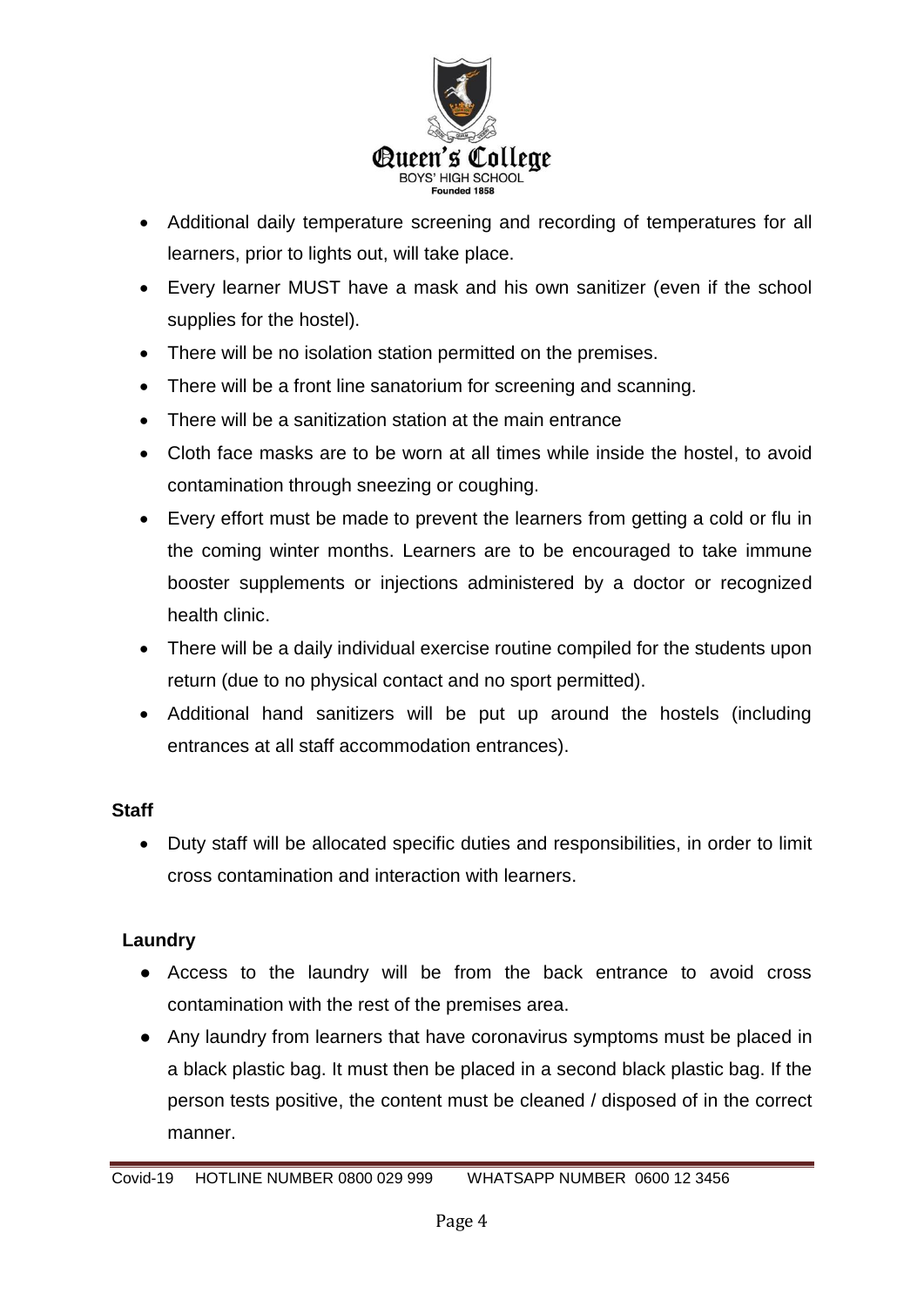

- The in-house laundry collection will be arranged for more frequent laundry times if necessary.
- Disposable gloves must be worn when handling dirty laundry from an infected person and discarded after each use.
- If using re-usable gloves, they should be dedicated for cleaning and disinfection surfaces for COVID-19, should not be used for other purposes and should be washed with soap and water before being removed.
- Wash hands immediately after gloves are removed.
- Avoid shaking dirty laundry to minimize the possibility of dispersing the virus in the air.
- Dirty laundry from an infected person should not be washed with other laundry, and segregation of laundry is recommended.
- All laundry containers are to be cleaned and disinfected laundry as per surface cleaning procedures. If possible, consider placing laundry in a liner bag that is either disposable or can be laundered with the clothing in it, as this minimizes contamination potential.
- All contaminated bedding and clothing must be treated as potentially infectious material. All bedding and clothing must be removed from all locations.
- Laundries exposed to contaminated bedding must be suitably decontaminated / disinfected.

#### **BISSET**

#### **Kitchen/dining room**

- Access to the kitchen will be from the back entrance to avoid crosscontamination with dining area.
- Employees working/cleaning in the dining area should be restricted to the same personnel.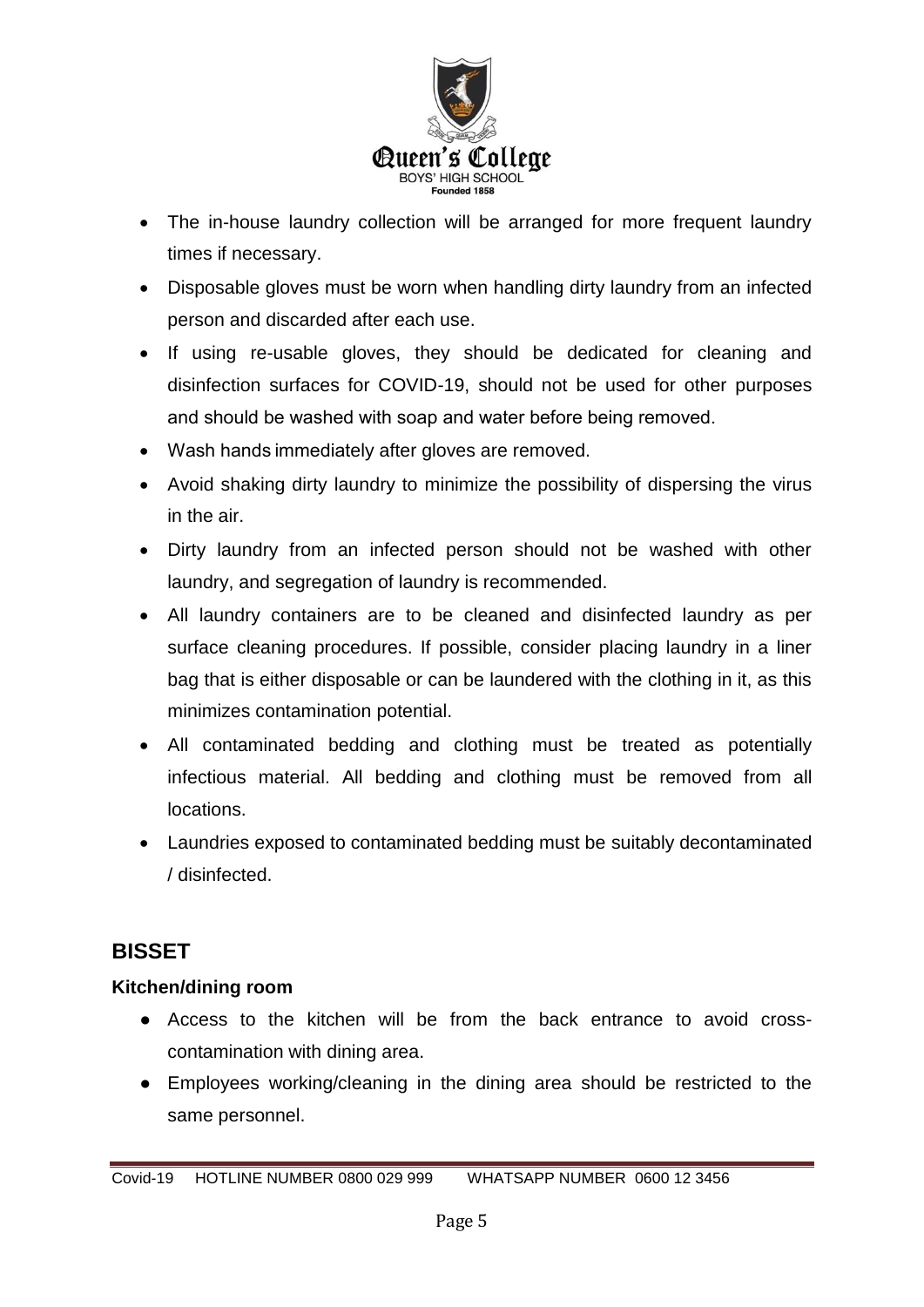

- Employees serving food into the dining area should be restricted to the same personnel.
- Employees working in the kitchen and dining room should wash and sanitize their hands before entering each area.
- Hands must be washed and sanitised when entering the kitchen, regularly during and when leaving the kitchen.
- The cleaning regimes for the kitchen will be enhanced and a compliance roster will be instituted.
- Paper hand towels are to be provided and suitable, sufficient rubbish bins for paper towels will also be provided.
- Waste will be regularly removed and disposed of.
- **Stock must be sprayed down and disinfected prior to being brought into the kitchen.**

#### **Hygiene Protocol**

All employees should:-

- Wash their hands thoroughly with soap and water for at least 20 seconds before preparing food.
- Where possible keep perishable items refrigerated or frozen and pay attention to product expiry dates.
- Aim to recycle or dispose of food waste and packaging in an appropriate and sanitary manner.
- Keep hands, kitchen tools and utensils and surfaces clean.
- Avoid cross-contamination between cooked and uncooked foods.
- Pay special attention when handling raw meat and milk.
- Clean their clothes at the beginning of the food preparation process.
- Keep personal items (including mobile phones) away from where food is prepared and stored.
- Avoid touching nose, mouth, hair and skin during food preparation.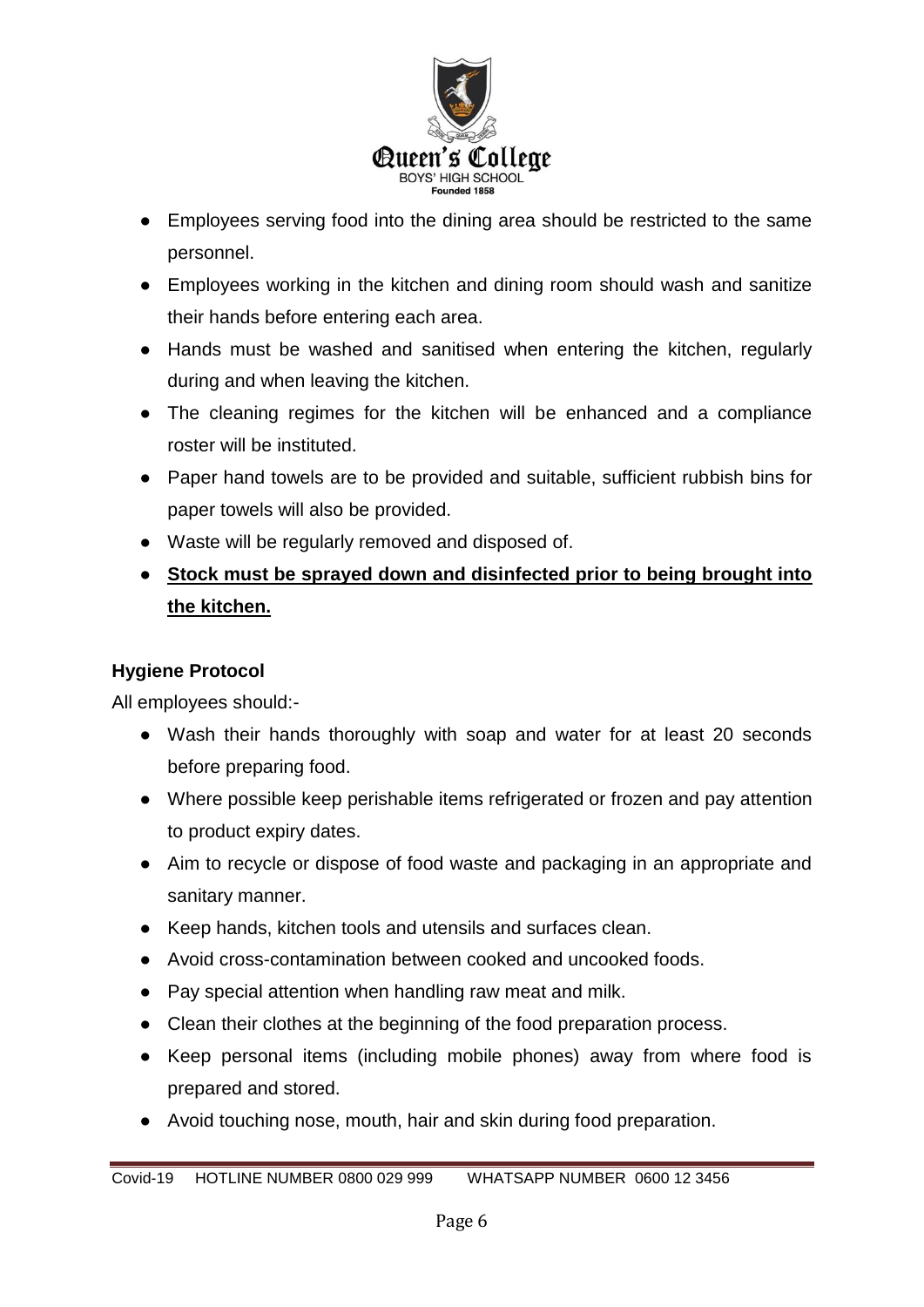

- Not cough or sneeze directly onto food. Hands must be washed after coughing or sneezing.
- Wash and sanitize hands after blowing your nose.
- Avoid wearing jewellery while handling and preparing food (as it can be the source of contamination)
- Cover all wounds and cuts on hands or arms completely with a waterproof adhesive bandage.
- Keep fingernails short and clean so that they are easy to clean and do not wear nail polish as it can chip into the food.
- Wear disposable gloves if there is a wound on the hand. Change both gloves and adhesive gloves regularly.
- Be free from any illnesses such as gastro enteritis or the flu.
- Tie back and cover long hair or wear a hair restraint (hair net)
- Not smoking, chewing of gum or spitting, in a food handling, preparation area.
- Avoid using strong perfumes and after shaves.

Hands must be washed after:

- Using the toilet
- Handling raw food
- Coughing, sneezing, eating, drinking, blowing your nose or smoking
- Licking your fingers
- Every break time/ tea time
- Touching wounds or sores
- Handling waste
- Carrying out cleaning duties
- Changing soiled clothes
- Touching ears, nose, hair, mouth or other bare body parts
- Any other hygienic practices